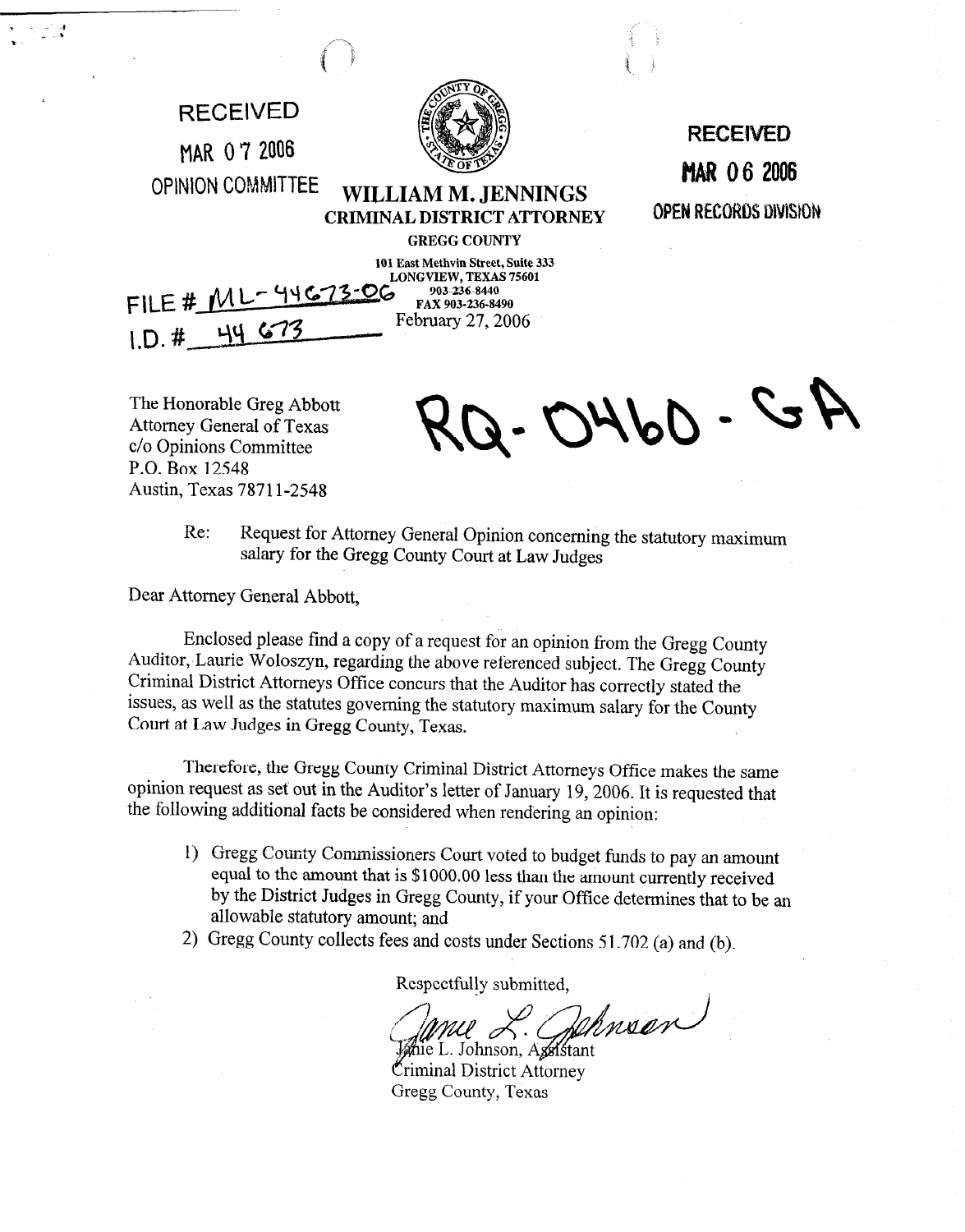$\ddot{\phantom{a}}$ 

 $\frac{1}{2}$ 

cc: Judge Alfonso Charles Judge Becky Simpson Judge Bill Stoudt Auditor Laurie Woloszyn

 $\frac{1}{\lambda}$ 

 $\ddot{\phantom{0}}$ 

 $\chi^2$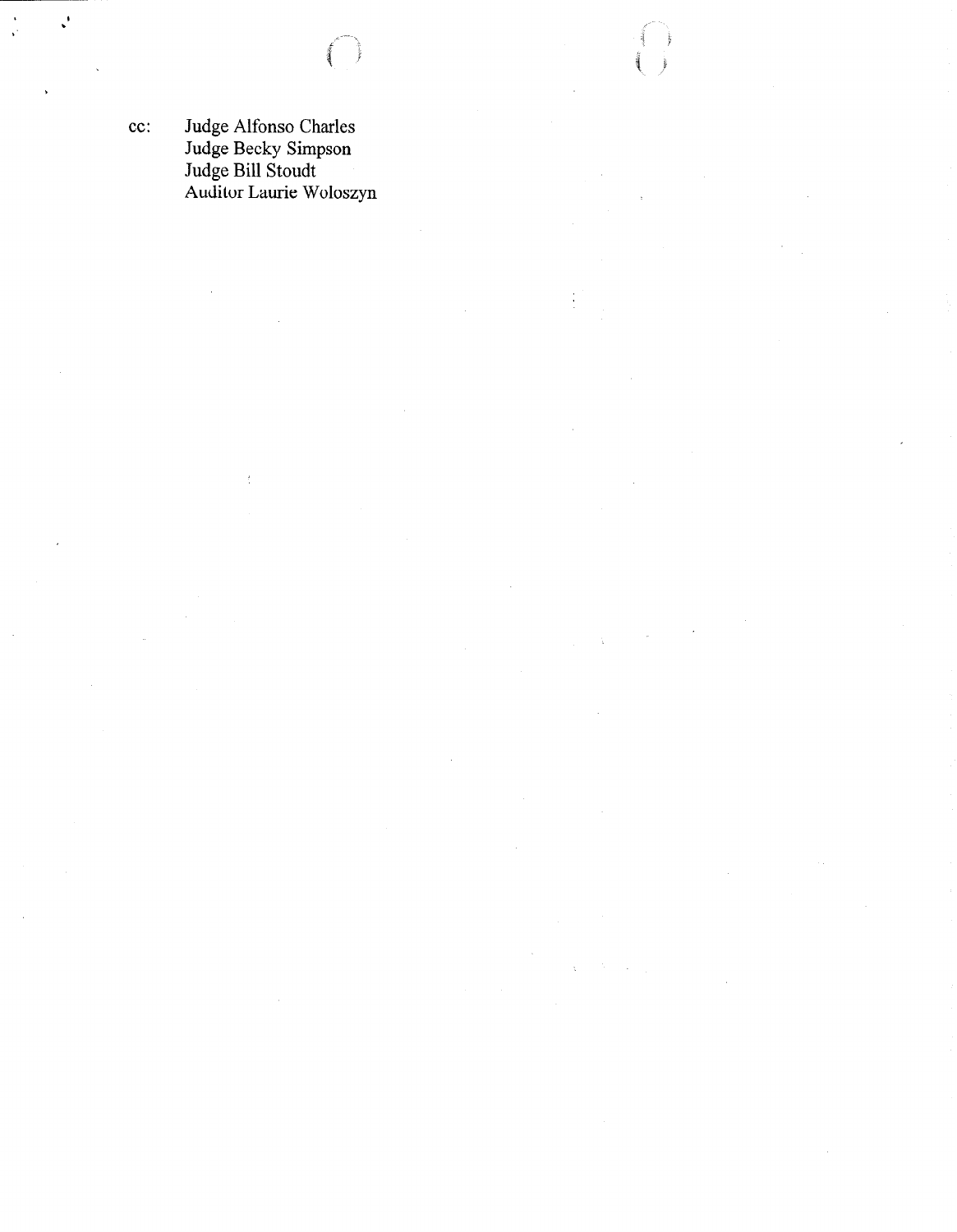

 $\mathbf{H}$ 

101 E. Methvin, Suite 306 · Longview, TX 75601 · (903) 237-2690 · FAX (903) 237-2695

January 19,2006

Certified Mail No 70023 150000004915579 The Honorable Greg Abbott Attorney General of Texas c/o Open Records Division P. 0. Box 12548 Austin, TX 78711-2548

RE: Attorney General Opinion request from Gregg County pertaining to the maximum salary of the county court at law judges.

Dear Attorney General Abbott:

I have been asked by the county court at law judges in Gregg County to request an Attorney General's opinion regarding their statutory maximum rate of pay.

The statutes relevant to the court at law judges in Gregg County and their salaries are as follows:

- 1) Government Code section 25.0942 (d), which provides, "The judge of a county court at law shall be paid an annual salary that does not exceed the amount that is 90 percent of the total annual salary received by a district judge in the county", and
- 2) Government Code section 25.0005 (a) which provides, that a statutory county court judge "shall be paid a total annual salary set by the commissioners court at an amount that is at least equal to the amount that is \$1,000 less than the total annual salary received by a district judge in the county on August 31, 1999".

The county court at law judges maintain that they should be paid a salary that is at least \$1,000 less than the total annual salary currently received by the district court judges. They argue that the "at least" language is permissive, However, saying that their rate of pay should be \$1,000 less than the current salary received by the district court judge ignores the part of the statute that provides that the court at law judges shall be paid \$1,000 less than the total annual salary received by a district judge in the county on August 31, 1999.

The county court at law judges argue that section 25.0005 (a), minus the August 31, 1999 part, prevails over 25.0942 (d).